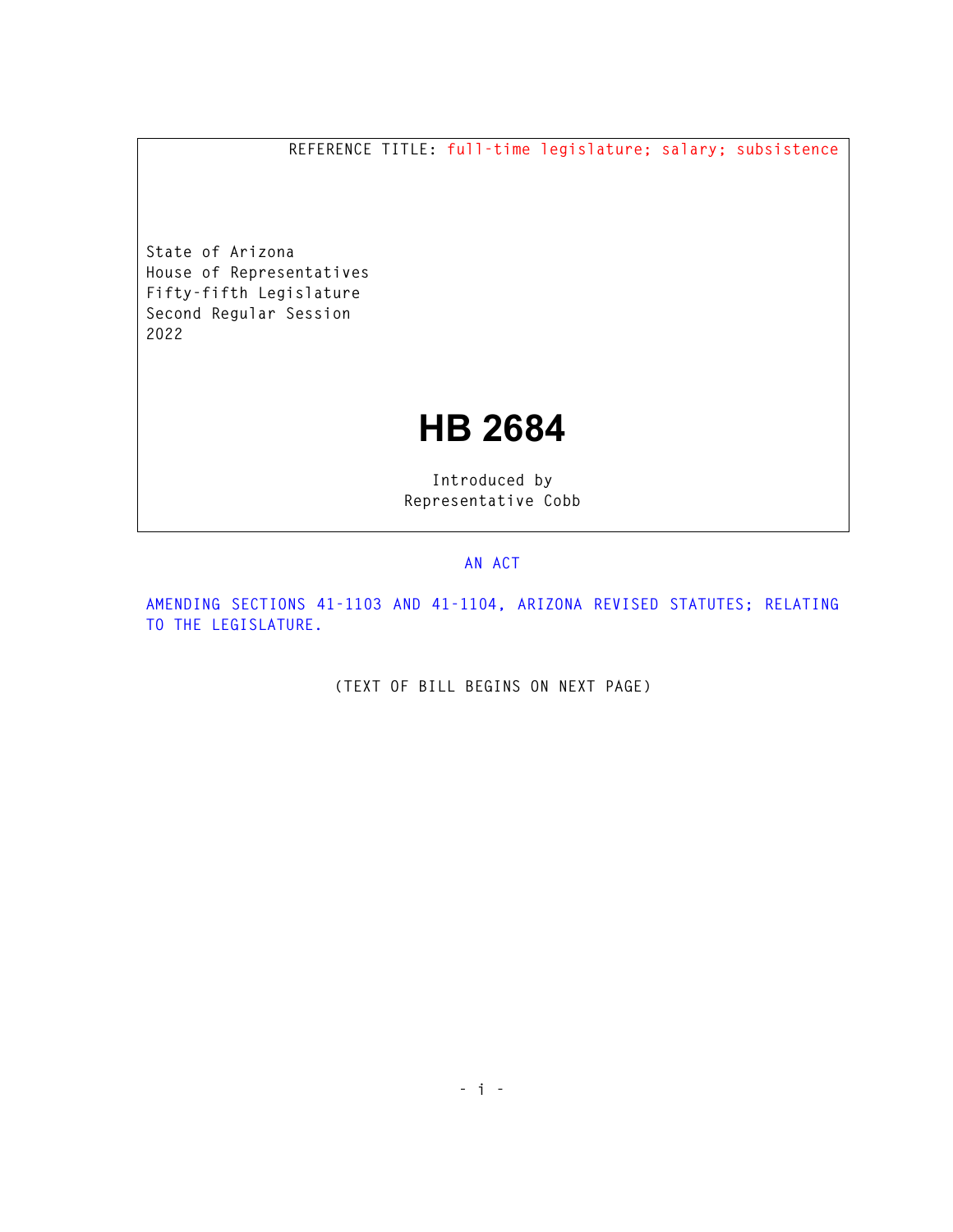**1 Be it enacted by the Legislature of the State of Arizona: 2 Section 1. Section 41-1103, Arizona Revised Statutes, is amended to 3 read: 4 41-1103. Compensation; reimbursement of expenditures 5 A. Members of the legislature are each entitled to receive an THE 6 annual salary established pursuant to the provisions of section 41-1904 7 ARTICLE V, SECTION 12, CONSTITUTION OF ARIZONA. 8 B. In addition to the salary provided in subsection A of this 9 section, each member of the legislature shall also be reimbursed for 10 travel and subsistence expenses incurred in attendance upon ON regular 11 sessions or special sessions and for acting in a legislative matter, other 12 than in a regular or special session, upon ON prior approval of the 13 presiding officer of either house of the legislature at such rate and in 14 such manner as may be prescribed by law. 15 Sec. 2. Section 41-1104, Arizona Revised Statutes, is amended to 16 read: 17 41-1104. Travel reimbursement and subsistence for members of 18 legislature; claim required 19 A. Notwithstanding section 38-624 38-623, each member of the 20 legislature shall be reimbursed for travel at the federal mileage 21 reimbursement rate as determined annually by the United States general 22 services administration, and such reimbursement shall include travel from 23 the temporary or permanent residence of the member to the state capitol. 24 B. Each member of the legislature shall be paid for each day of 25 subsistence during a regular or special session and for each day of 26 subsistence when the member acts on a legislative matter, other than in a 27 regular or special session, on the prior approval of the presiding officer 28 of the house of which that member is a member in an amount as follows: 29 1. For a member whose permanent residence is within Maricopa 30 county, \$35, EXCEPT THAT THE MEMBER MAY NOT RECEIVE MORE THAN \$10,000 IN A 31 CALENDAR YEAR. 32 2. For a member whose permanent residence is outside Maricopa 33 county, one hundred percent of the average of the six highest months of 34 the annual federal per diem rate for Maricopa county, including lodging, 35 as determined by the United States general services administration, EXCEPT 36 THAT THE MEMBER MAY NOT RECEIVE MORE THAN \$40,000 IN A CALENDAR YEAR. The 37 director of the department of administration shall determine this THE PER 38 DIEM amount annually. 39 C. Subsistence allowed to each member of the legislature during the 40 regular session as provided in subsection B of this section shall be 41 limited to the first one hundred twenty days of a regular session. After 42 the first one hundred twenty days of a regular session, each member of the 43 legislature whose permanent residence is within Maricopa county shall be 44 paid the sum of \$10 for subsistence for each day of the regular session 45 beyond the first one hundred twenty days. Each member whose permanent**